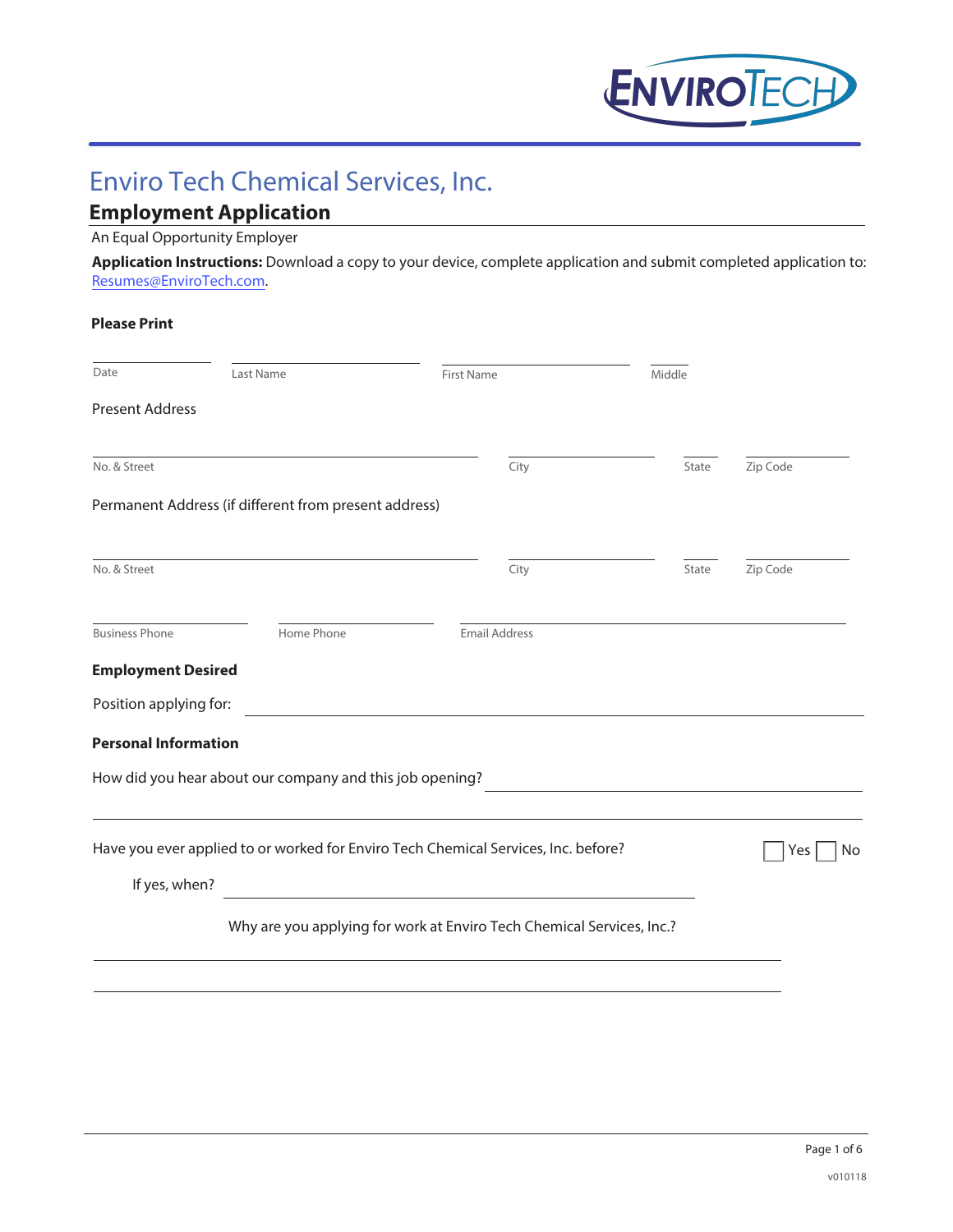| If hired, would you have a reliable means of transportation to and from work?<br>Yes<br>No                 |  |
|------------------------------------------------------------------------------------------------------------|--|
| Are you at least 18 years old? (If under 18, hire is subject to verification that you are of<br>No<br>Yes  |  |
| Are you able to perform the essential functions of the job for which you are applying, either<br>Yes<br>No |  |
| If no, describe the functions that cannot be performed.                                                    |  |
|                                                                                                            |  |
|                                                                                                            |  |
|                                                                                                            |  |
|                                                                                                            |  |

(Note: We comply with the ADA and consider reasonable accommodation measures that may be necessary for eligible applicants/employees to perform essential functions. Hire may be subject to passing a medical examination, and to skill and agility tests.)

We may refuse to hire relatives of present employees if doing so could result in actual or potential problems in supervision, security, safety, or morale, or if doing so could create conflicts of interest.

#### **Education, Training, and Experience**

| School                 | Name and Address |       |          | No. of Years<br>Completed | Did you<br>Graduate?          | Degree or<br>Diploma |
|------------------------|------------------|-------|----------|---------------------------|-------------------------------|----------------------|
| High<br>School         |                  |       |          |                           | Yes<br>$\Box$ No              |                      |
|                        | Name             |       |          |                           |                               |                      |
|                        | Address          |       |          |                           |                               |                      |
|                        | City             | State | Zip Code |                           |                               |                      |
| College/<br>University |                  |       |          |                           | Yes $\lceil$<br>$\mathsf{No}$ |                      |
|                        | Name             |       |          |                           |                               |                      |
|                        | Address          |       |          |                           |                               |                      |
|                        | City             | State | Zip Code |                           |                               |                      |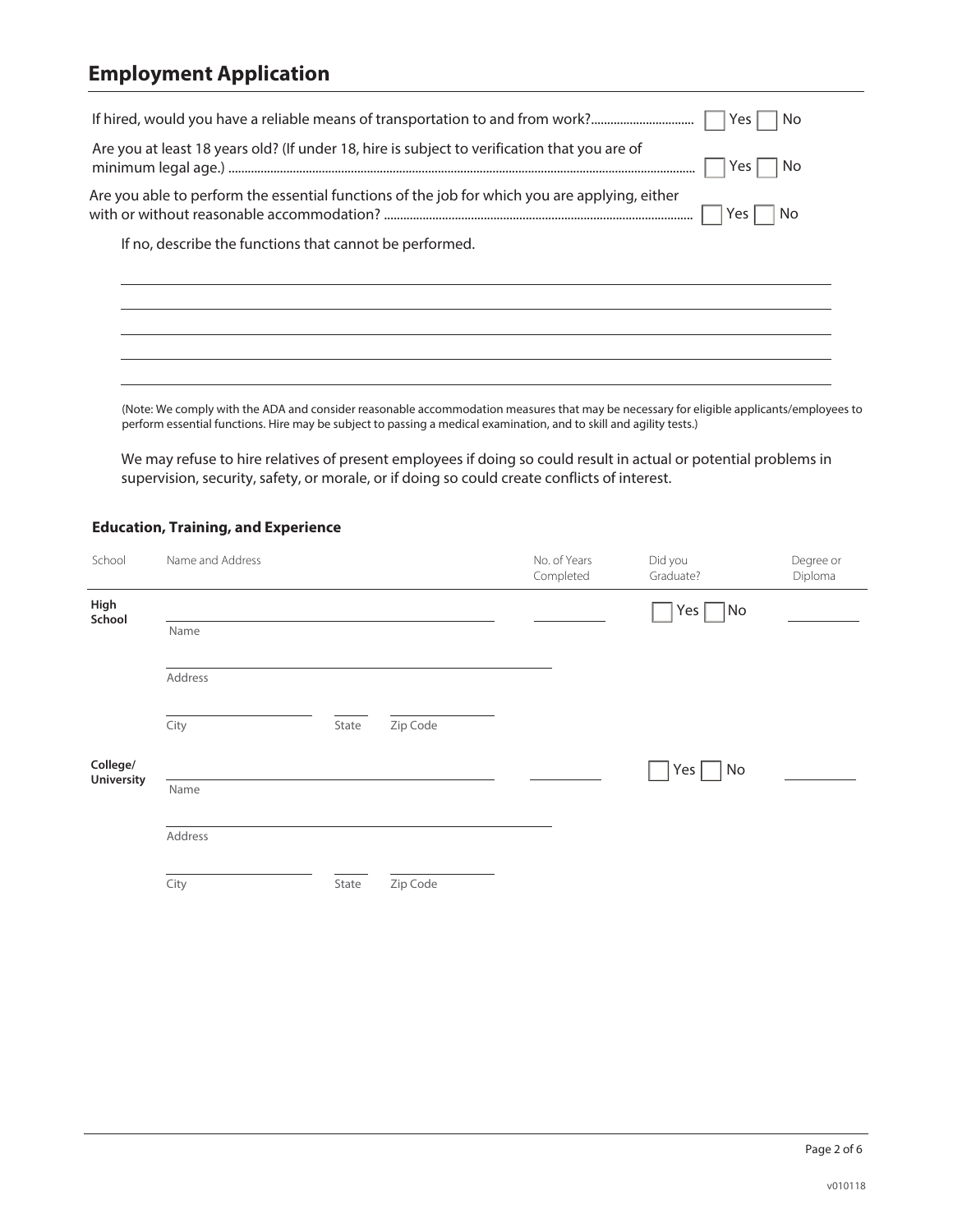| <b>Education, Training, and Experience - continued</b> |                  |       |          |                           |                      |                      |
|--------------------------------------------------------|------------------|-------|----------|---------------------------|----------------------|----------------------|
|                                                        |                  |       |          |                           |                      |                      |
| School                                                 | Name and Address |       |          | No. of Years<br>Completed | Did you<br>Graduate? | Degree or<br>Diploma |
| Vocational/<br><b>Business</b>                         |                  |       |          |                           | Yes<br>No            |                      |
|                                                        | Name             |       |          |                           |                      |                      |
|                                                        | Address          |       |          |                           |                      |                      |
|                                                        | City             | State | Zip Code |                           |                      |                      |

### **Employment History**

List below all present and past employment starting with your most recent employer (last five years is sufficient). You must complete this section even if attaching a resume.

| Name of Employer                                             |      |    | <b>Phone Number</b>    |                   |
|--------------------------------------------------------------|------|----|------------------------|-------------------|
| Type of Business                                             |      |    | Your Supervisor's Name |                   |
| Address & Street                                             |      |    | City                   | Zip Code<br>State |
| Dates of Employment:                                         |      |    |                        |                   |
|                                                              | From | To |                        |                   |
|                                                              |      |    |                        | Yes<br>No         |
| Your Position and Duties                                     |      |    |                        |                   |
| Reason for Leaving                                           |      |    |                        |                   |
|                                                              |      |    |                        |                   |
|                                                              |      |    |                        | Yes<br>No         |
| Name of Employer                                             |      |    | Phone Number           |                   |
|                                                              |      |    | Your Supervisor's Name |                   |
|                                                              |      |    | City                   | State<br>Zip Code |
|                                                              |      |    |                        |                   |
| Type of Business<br>Address & Street<br>Dates of Employment: | From | To |                        |                   |
| Your Position and Duties                                     |      |    |                        |                   |
| Reason for Leaving                                           |      |    |                        |                   |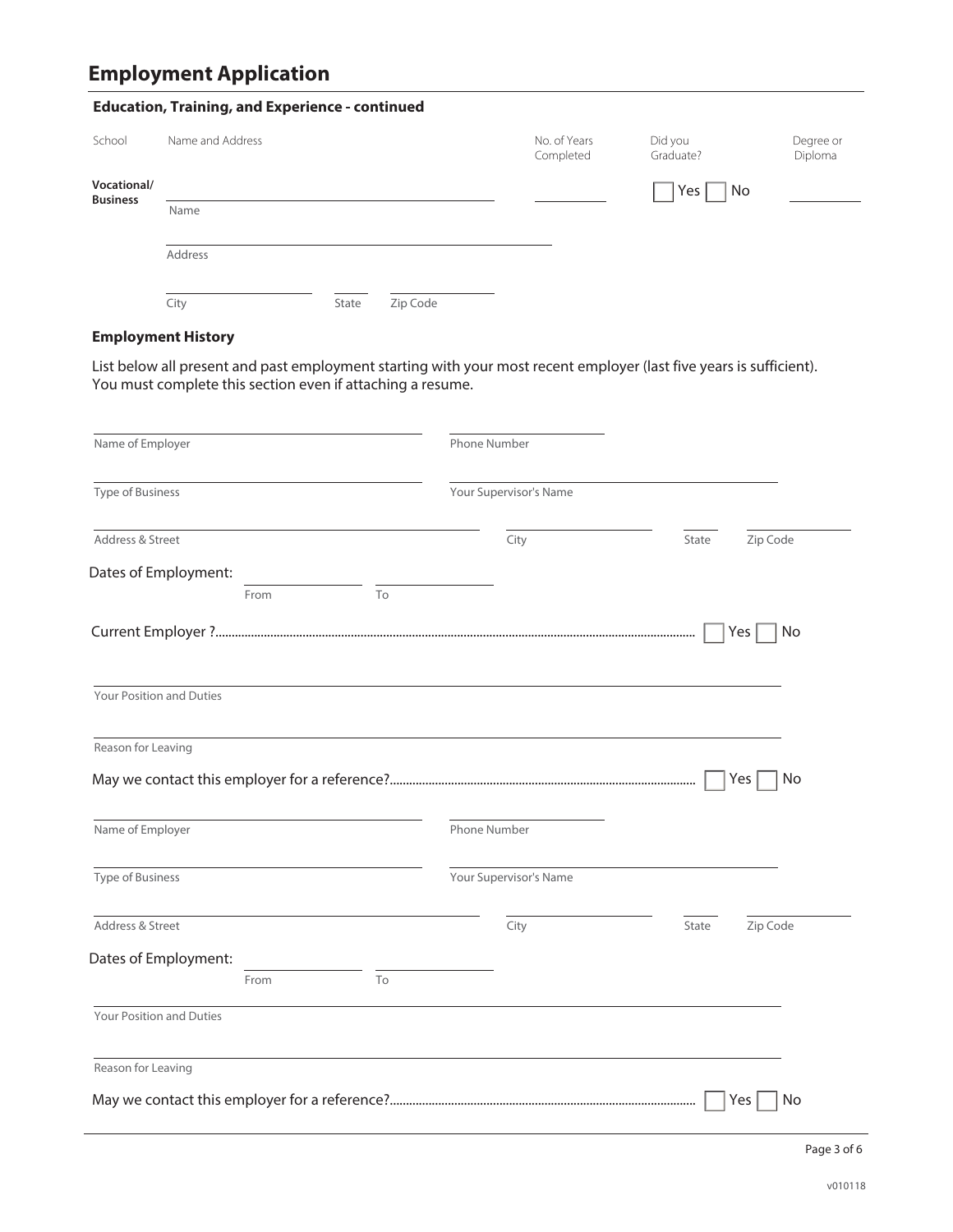| Name of Employer         |      |    | Phone Number           |                   |
|--------------------------|------|----|------------------------|-------------------|
| Type of Business         |      |    | Your Supervisor's Name |                   |
| Address & Street         |      |    | City                   | Zip Code<br>State |
| Dates of Employment:     |      |    |                        |                   |
|                          | From | To |                        |                   |
| Your Position and Duties |      |    |                        |                   |
| Reason for Leaving       |      |    |                        |                   |
|                          |      |    |                        | No<br>Yes         |
| Name of Employer         |      |    | Phone Number           |                   |
| <b>Type of Business</b>  |      |    | Your Supervisor's Name |                   |
| Address & Street         |      |    | City                   | Zip Code<br>State |
| Dates of Employment:     |      |    |                        |                   |
|                          | From | To |                        |                   |
| Your Position and Duties |      |    |                        |                   |
| Reason for Leaving       |      |    |                        |                   |
|                          |      |    |                        | No<br>Yes         |
| Name of Employer         |      |    | Phone Number           |                   |
| Type of Business         |      |    | Your Supervisor's Name |                   |
| Address & Street         |      |    | City                   | Zip Code<br>State |
| Dates of Employment:     |      |    |                        |                   |
|                          | From | To |                        |                   |
| Your Position and Duties |      |    |                        |                   |
| Reason for Leaving       |      |    |                        |                   |
|                          |      |    |                        | Yes<br>No         |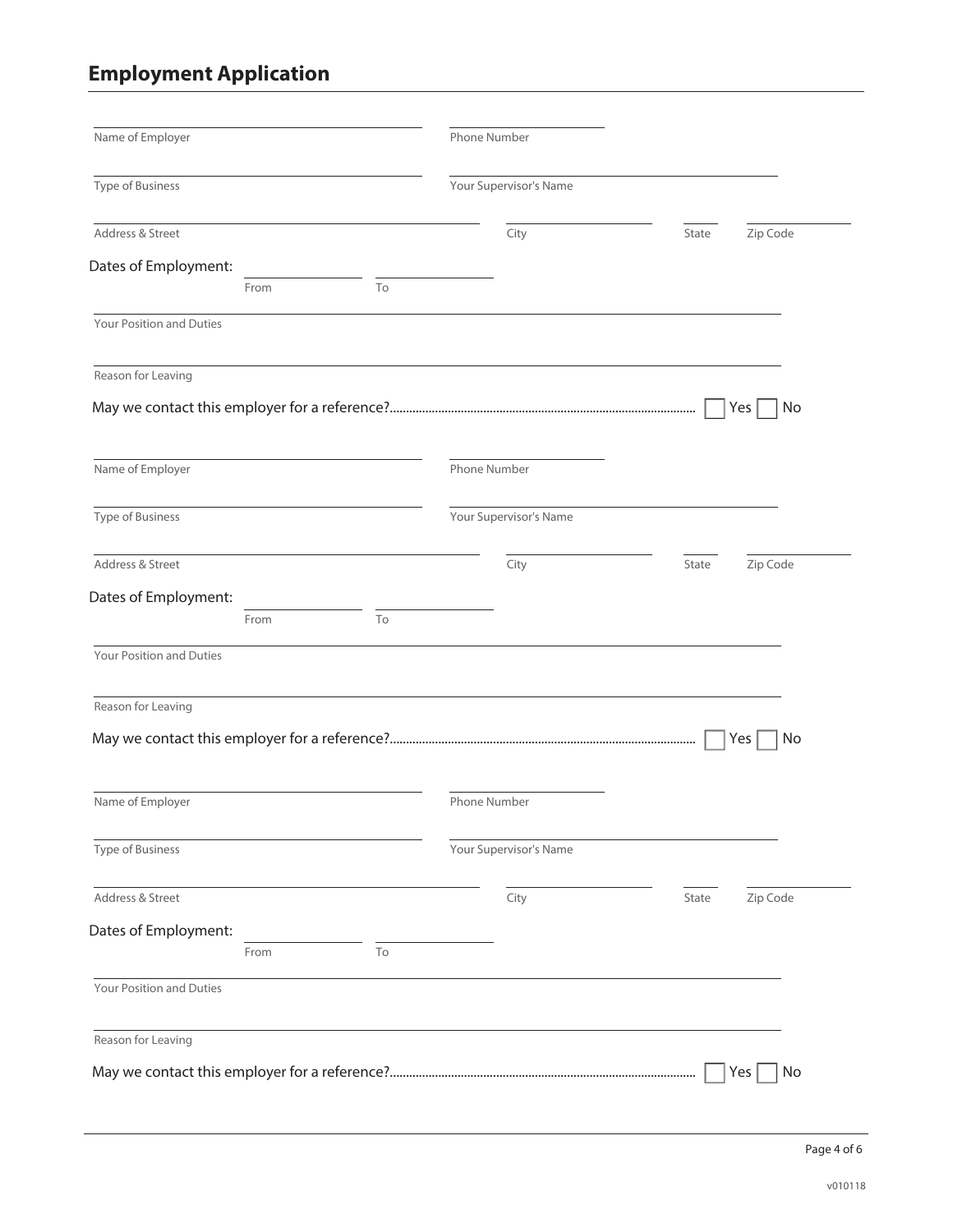#### **References**

List below three persons not related to you who have knowledge of your work performance within the last three years.

| First Name        | Last Name |                         | Phone Number |              |
|-------------------|-----------|-------------------------|--------------|--------------|
| Address & Street  |           | City                    | State        | Zip Code     |
| Occupation        |           | No. of Years Acquainted |              |              |
| <b>First Name</b> | Last Name |                         |              | Phone Number |
| Address & Street  |           | City                    | State        | Zip Code     |
| Occupation        |           | No. of Years Acquainted |              |              |
| <b>First Name</b> | Last Name |                         |              | Phone Number |
| Address & Street  |           | City                    | State        | Zip Code     |
| Occupation        |           | No. of Years Acquainted |              |              |